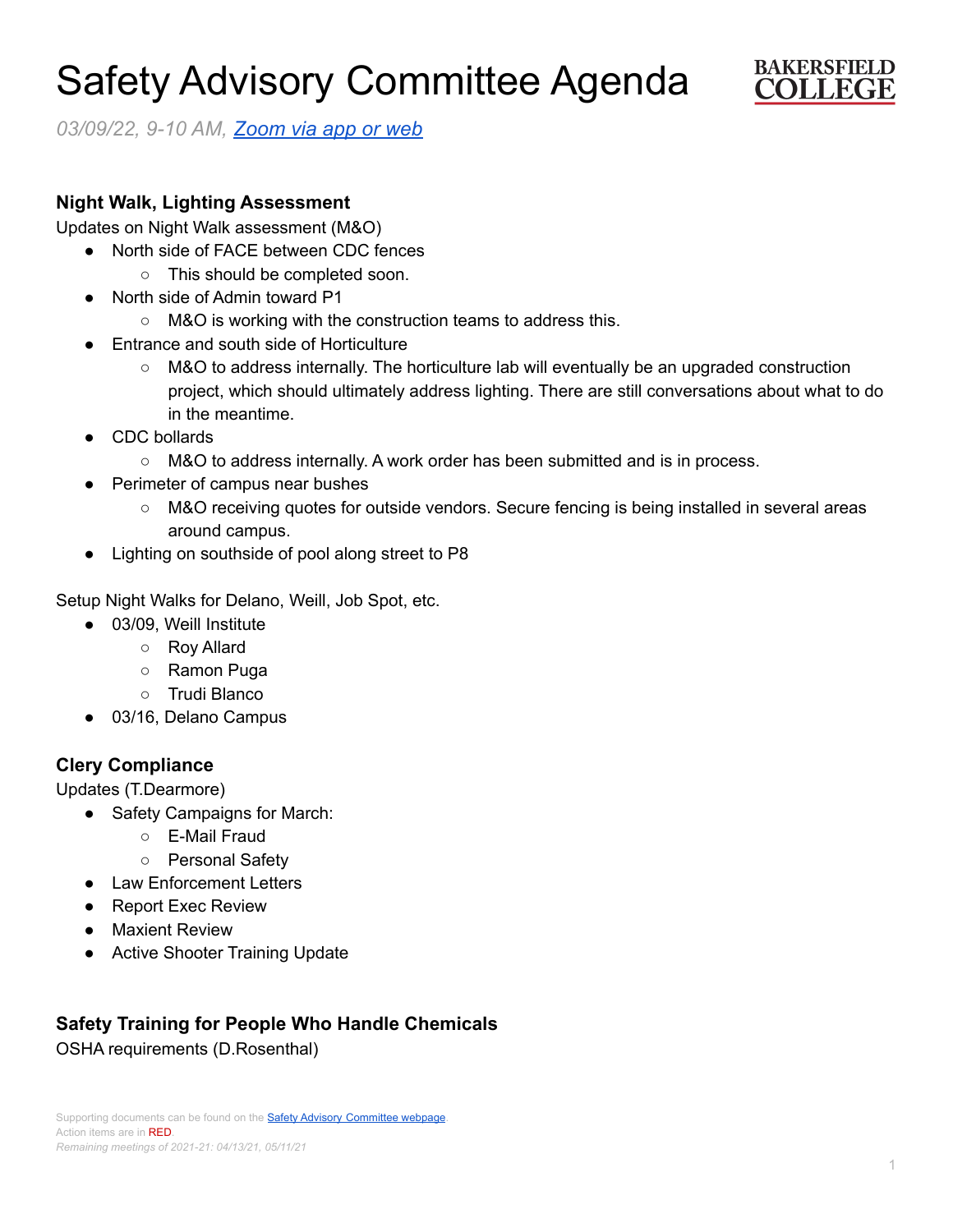*03/09/22, 9-10 AM, [Zoom](https://cccconfer.zoom.us/j/95588517472?pwd=OTV2dmFlMHN3dWkxRndrem1YL2dQQT09) via app or web*

# **Flex Hours for Safety Training**

Trainings for August Flex Week

## **Review & Update Emergency Response Procedures**

Updates

● District hired a company that is evaluating our Emergency Response Procedures. This will take several months to complete. T.Dearmore will follow up with J.Grubbs.

#### **COVID Protocols**

Updates (College Safety, Risk Management)

#### **Roundtable Updates**

M&O (R.Puga)

- Courtesy Cart service decals and posts (R.Puga)
- Trees by Agriculture area
- Horticulture Lab

HR (J.Fisher)

- Title IX campus-wide training
	- Provided one in person training where few people attended
	- HR procedure might be updated in the future
	- Looking into providing training with outside contractor

Food Services (F.Cabuena)

CDC

Events (L.Prendez)

College Safety (T.Dearmore)

● New Officers

#### Student Life